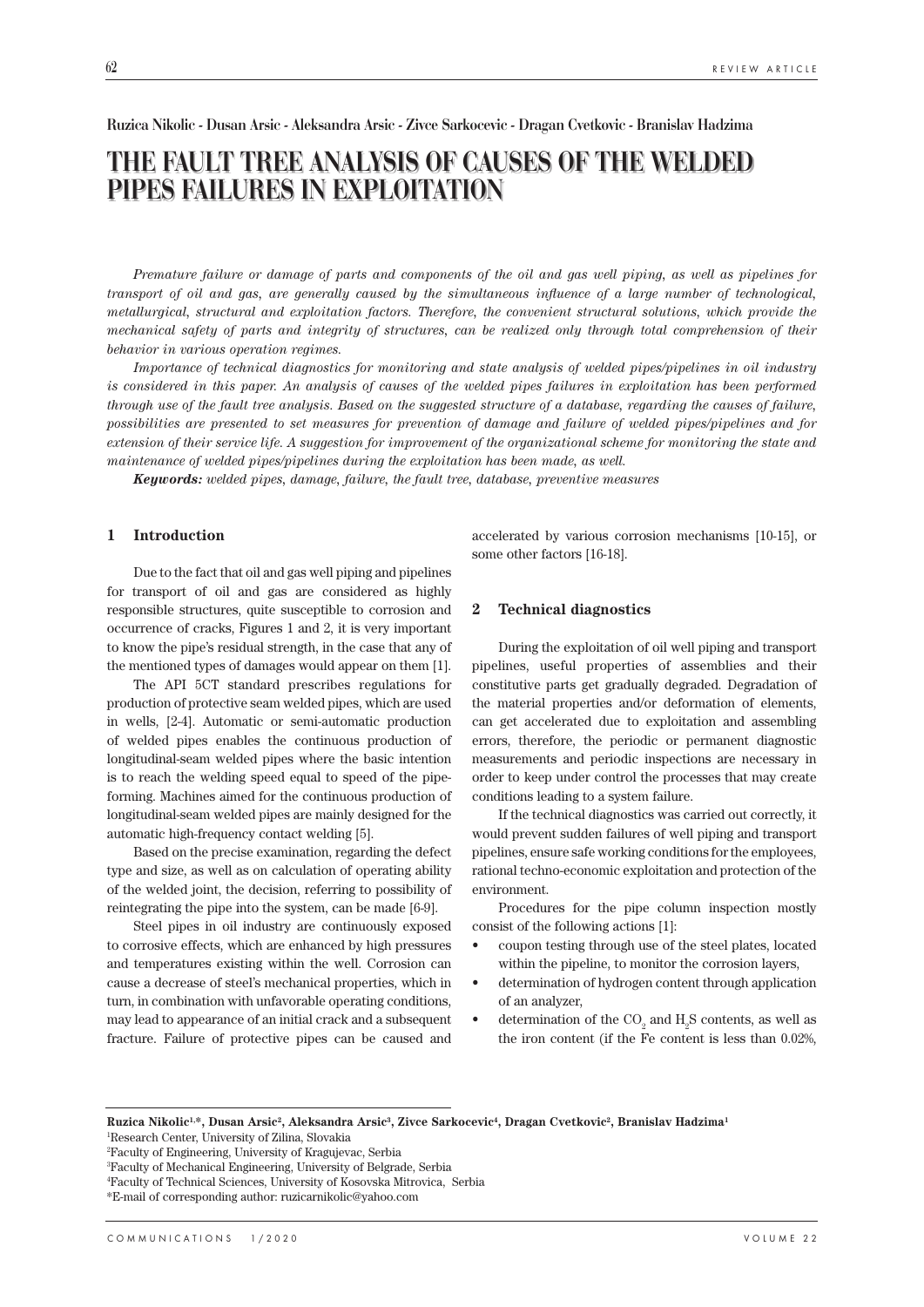

*Figure 1 General corrosion of well pipes Figure 2 Pipeline failure*

 $\mathrm{FeS}_2$  which actually causes the corrosion, cannot be created),

- determination of the Benfield solution content (content of Fe less than 0.02%, V < 0.7% and  $\mathrm{H}_2\mathrm{S}$ ),
- determination of inhibitor content in the condensate (for protection of the pipe surfaces),
- ultrasonic wall thickness measurement,
- corrosion inspection of the pipes' inner surfaces through use of a calibrator,
- inspection performed through use of the corrosion measuring probes,
- ultrasonic inspection of the gas pipeline inner surface during the operation.

Procedures for inspection of the oil and gas transport pipelines include:

- inspection of the gas pipelines' inner surfaces during the operation through use of the magnetic flux leakage (MFL) inspection method using the MFL inspection tools (magnetic flux expands longitudinally with respect to the pipeline axis),
- inspection of the gas pipelines' inner surfaces during the operation through use of the combined MFL inspection tool,
- ultrasonic wall thickness measurement,
- ultrasonic inspection of the gas pipelines' inner surfaces during the operation.

# **3 Failure analysis of welded pipes in oil industry**

The production systems, such as oil wells, are very hard to analyze due to their complex structure, operating conditions and inaccessibility of pipes. In such cases, the fault tree analysis can be very successfully applied, with several minor simplifications. The fault tree is suitable for analyses of the complex systems, consisting of functionally related or dependable subsystems with different performances. The fault tree analysis is regularly used for the nuclear power plants, aircrafts and communication systems, chemical and other industrial processes. However, that does not apply to processes in the oil industry. Through analysis of singular influences, the fault tree provides



the conclusion, which refers to causes of and singular contributions to failure [19-21].

Main advantages of the fault tree method are:

- the simple graphic depiction of the logic of failure,
- the logic of failure can be followed gradually,
- the possibility of making the quality and quantity analysis, through use of the Boolean algebra,
- the quantity analysis can be carried out when the quantity input data is available. When there is no reliable input data available, only the quality analysis is carried out,
- the fault tree analysis can envelop various influences, unlike other methods,
- no special training and knowledge are necessary for application of the fault tree method.

Results of the fault tree analysis are used for failure prevention, failure analysis, or in other words for influence of various factors on reliability, as well as for clearer definition and quantifying of individual influences that affect the reliability, ensuring conditions that would provide for the good reliability.

During the process of oil/gas exploitation, the well piping and transport pipelines are subjected to varying loads (pressure, temperature) and to occurrence of corrosion in all the parts of the system, starting from the well, until the master pipeline entry and through the pipeline to the consumer. Failures of welded pipes during exploitation or transport of oil/gas, which occur due to damaging, influence the operation reliability and safety. Failures generally occur due to corrosion fatigue, Figure 3. Procedures concerning the material degradation of pipes/pipelines during the exploitation are presented in Figure 4. However, it is not uncommon that defects pass undetected during the NDI (non-destructive inspection) methods, Figure 5. Conditions for the crack propagation until it reaches the critical size (case A – Figure 3) are presented in Figure 6. Legends of symbols and notation presented in Figures 3 to 6 are shown in Tables 1 and 2, respectively.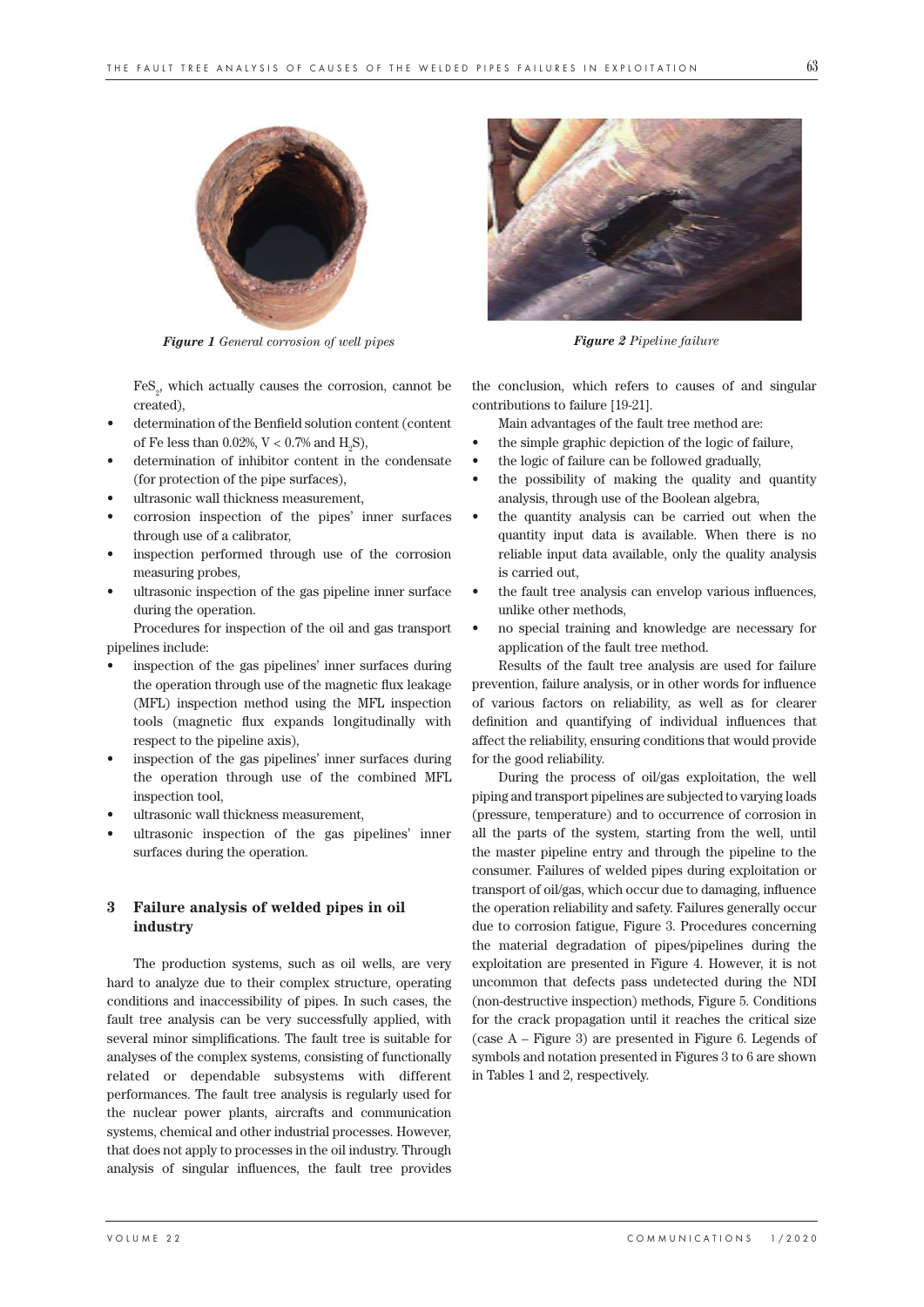

*Figure 3 Schematic presentation of failure due to corrosion fatigue*

*Table 1 Legend of symbols used in Figures 3 to 6*

| Symbol | Meaning                                                                             |
|--------|-------------------------------------------------------------------------------------|
|        | Elementary event, initial defect                                                    |
|        | Intermediate event or on top $(I)$                                                  |
|        | Undeveloped event due to a lack of information                                      |
| ∩      | AND gate: a defect on the output side occurs if all defects on the input side occur |
| ⚠      | OR gate: a defect on the output side occurs if one defect on the input side exists  |
|        | Further development of the fault tree on the other figure                           |
|        | Entrance of the part of the fault tree from the other figure                        |

# *Table 2 Notation presented in Figures 3 to 6*

l,

| <b>Notation</b> | Meaning                                                                                         |
|-----------------|-------------------------------------------------------------------------------------------------|
| Т               | Failure due to corrosion fatigue                                                                |
| E1              | Fatigue defect has not been detected                                                            |
| E2              | Crack propagation, $a > a$                                                                      |
| E <sub>3</sub>  | Defect has not been detected by the NDI methods                                                 |
| E4              | Defect has not been detected by the NDI methods immediately after the occurrence                |
| E <sub>5</sub>  | Defect has not been detected by the NDI methods in the later stages of inspection               |
| A               | Conditions for the crack propagation                                                            |
| Β               | Device does not detect the defect.                                                              |
| С               | Operator does not detect the defect despite the fact that the device is capable of detecting it |
|                 |                                                                                                 |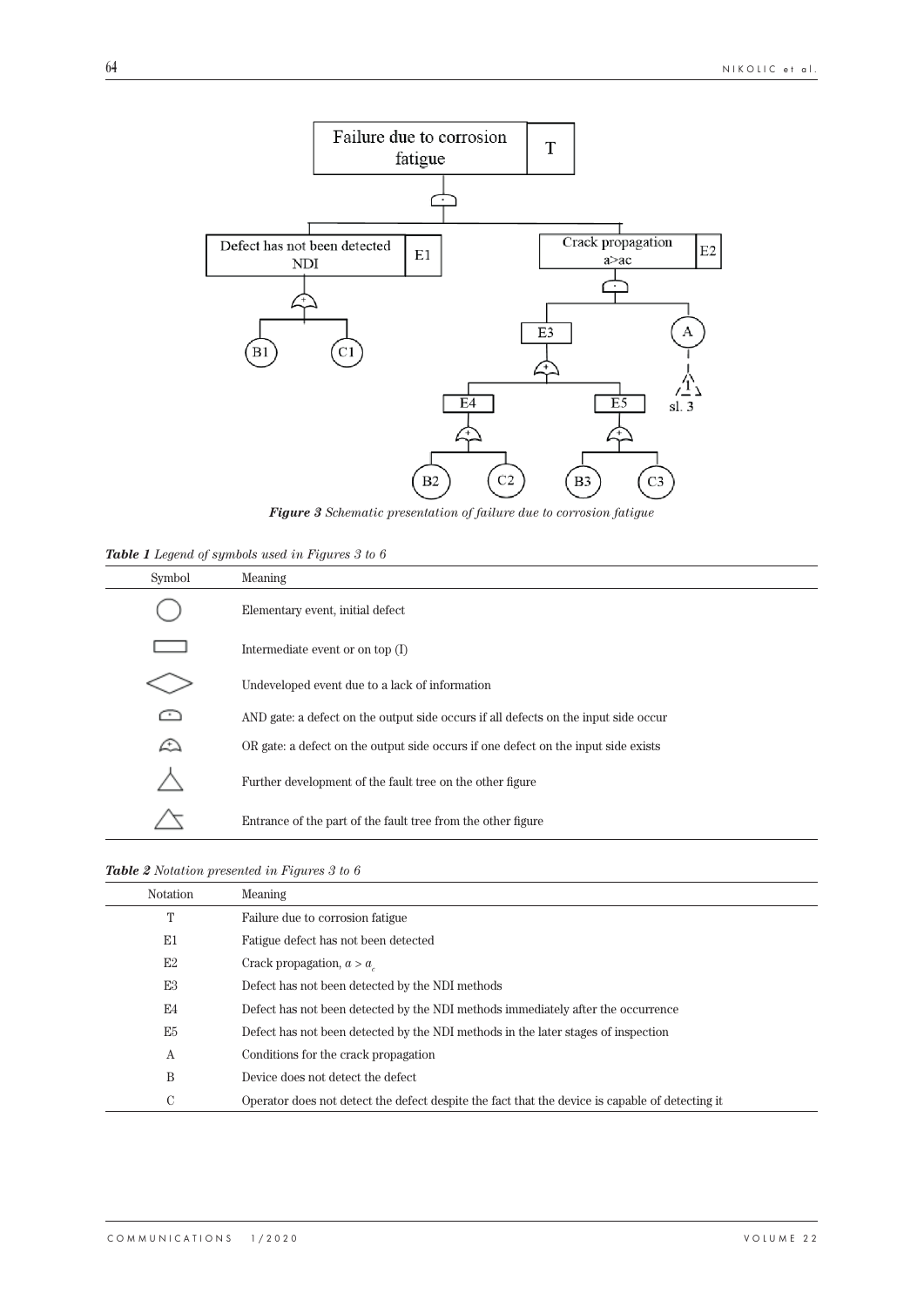

*Figure 4 Scheme of the pipeline material degradation inspection during exploitation*



*Figure 5 Scheme of the event elaboration - defect has not been detected*

Derivative of the reduced fault tree is:

 $T = E1*E2$ 

 $=$  E2(B1 + C1) - A\*E3(B1 + C1)

 $= A(E4 + E5)(B1 + C1) - A(B2 + C2 + B3 + C3)(B1 + C1)$ 

By applying the law of absorption one gets  $T \approx A(B1 + C1)$ .

#### **4 Database**

An adequate database is required if one wants to obtain the reliable evaluation of integrity and suitability for operation of the structure elements of welded pipes/ pipelines in the oil industry. Additional software packages enable the more efficient use of databases, analysis of certain influential factors, possibilities of failure prevention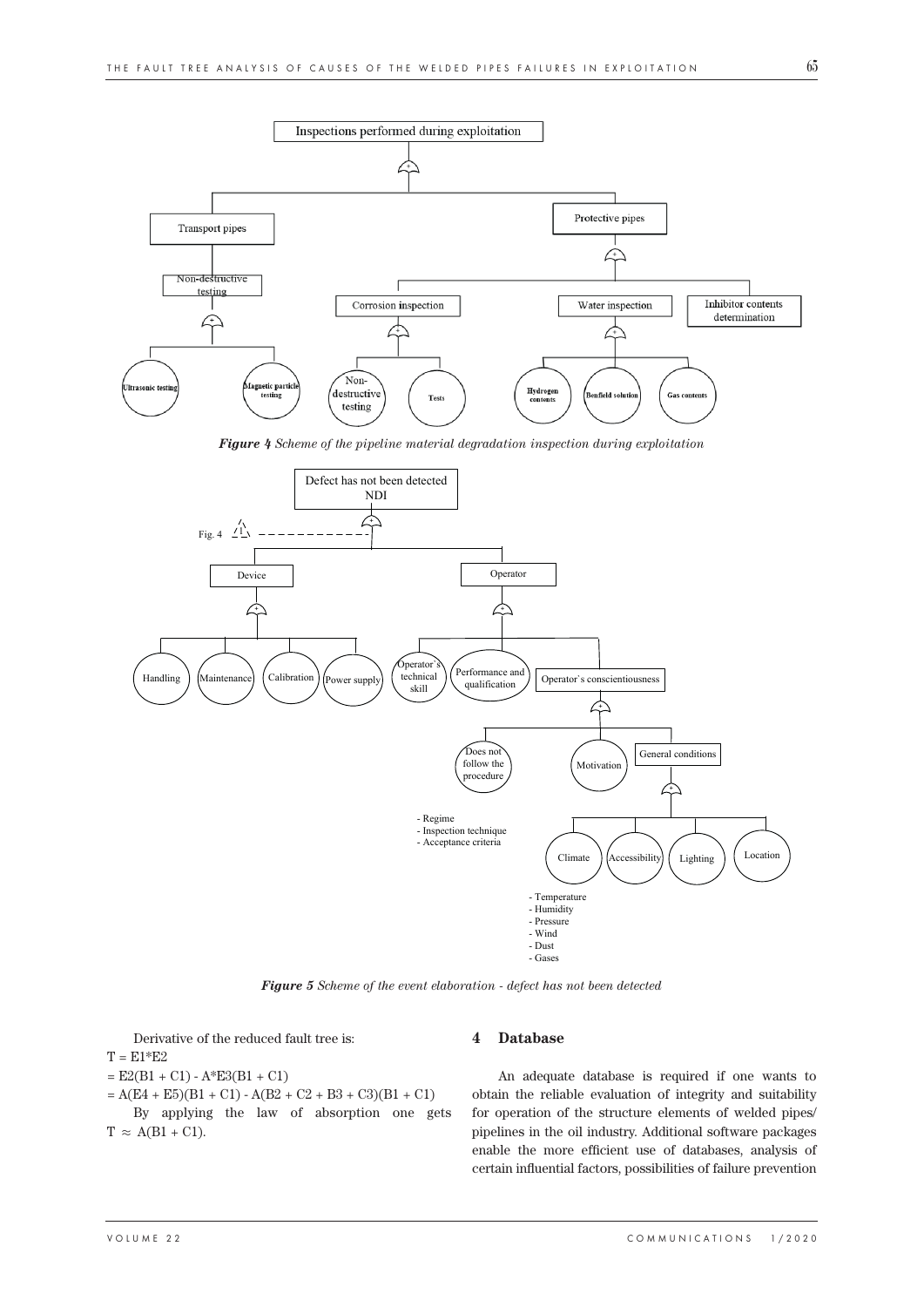

*Figure 6 Scheme of elaboration of possibility for the crack propagation until it reaches*   $a > a_c$  (event A in Figure 3)



*Figure 7 Process analysis of damage and failure of welded pipes and pipelines in oil industry*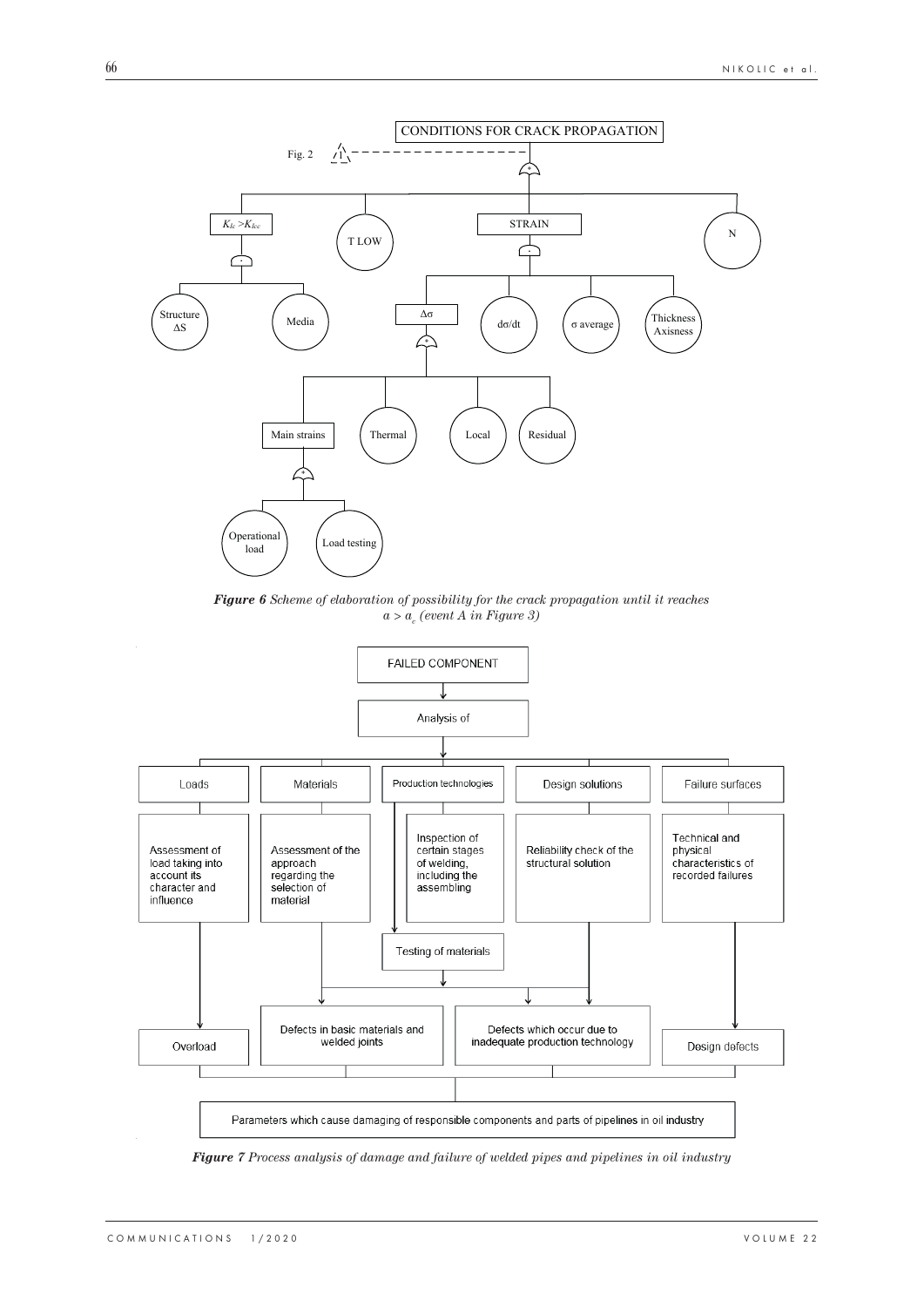

*Figure 8 Preventive measures*

and creation of alternative solutions in all the phases of design and structure development.

Creation of the damage and failure analyses of parts and elements of bearing structures is enabled by information on improvement of the design methods for bearing parts and elements of bearing structures, as well as on improvement of properties of the existing materials and technologies for their processing and development of new materials. The damage and failure analyses can enable development of new technical solutions and testing methods already in the prototype phase. A systematic approach is required if one wants to determine and prevent causes of damage and failure, Figure 7.

Databases, which refer to realized inspections and failure analyses, regarding adequate oil and gas well piping, as well as transport pipelines, offer big possibilities when it comes to determining changes of the mechanical properties of materials and welded joints. This is due to the fact that a large number of influential factors are varying and some undesirable effects should be reduced to bearable values, or, in other words, the satisfying structural solution should be created.

#### **5 Measures for damage and failure prevention**

Causes that can lead to failure could be determined through analysis of damage and failure of responsible parts and pipeline elements in oil industry, thus enabling the decision making, referring to rejection of the specific technical solution or preventive measures, Figure 8.

The preventive measures, shown in Figure 8, are primarily related to execution of processes that can, in a certain way, influence the integrity and service life of a pipeline, which can be determined according to experience or based on conducted analyses.

Variation of the load type can significantly affect the integrity of a structure, since the pipeline can in some phase of exploitation be exposed to tensile stresses, which belong into a group of the most unfavorable ones. Therefore, changing the load, e.g. from tensile to compression, can have multiple effects on extending the service life.

Material replacement, as one of the preventive measures, implies the substitution of material at critical places for the sake of extending the pipeline service life. For instance, there are frequent examples that the used material is inadequate from the aspect of corrosion [21-22], thus it *per se* represents the critical point of a structure, what preventively can be solved by replacing the critical material.

The same applies for the places of joints in construction, where the referral is to the welded joints and vicinity of the weld and not to the material as a whole [8, 16, 23].

Sometimes, the preventive measures can be related to the process of manufacturing the construction. During the design, it is recommended to select the technological process of the construction execution in such a way that it corresponds to the type of construction, as well as to its exploitation conditions. If, during the construction operation, was found out that the cause of failure could be in the way the construction was made, it could be possible, in some of the following phases, to change the construction production process in order to eliminate the cause of possible failures.

In this phase, it is very important that the maintenance personnel defines the critical spots in a proper manner and determines the real cause of failures, based on which they can propose certain measures for the purpose of extending the construction's service life [10, 24].

Finally, if some of the mentioned measures did not produce the desired effect, the solution should be sought in the design phase. Namely, different examples from practice have shown that poorly designed construction can cause serious problems, which cannot be eliminated by any other measure, but by correcting the error made in the design or manufacturing phases.

A decision to reject a specific technical solution can initialize making of a new, optimal structural solution, in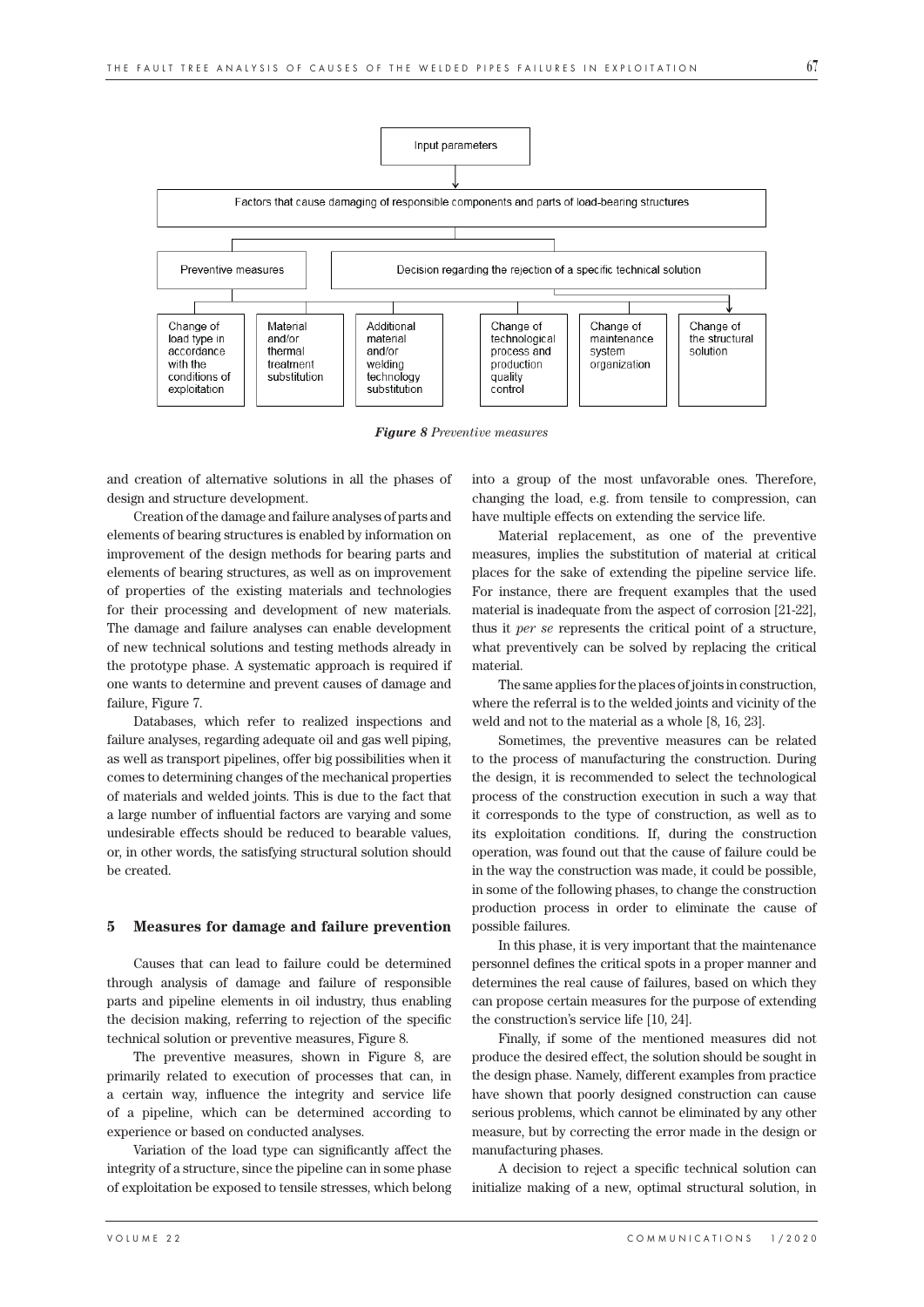

*Figure 9 Organizational model of the pipeline maintenance system in oil industry*

varying load conditions, for various operation regimes, dimensions of parts and bearing structure elements, shapes of welded joints, materials, processes and quality of production.

When the responsible parts and pipeline elements are concerned, a change of the load type, according to the exploitation conditions can lead to experimental determination of operational loads, as well as to change of the structural solution and determination of operating conditions and load regimes, which would secure the reliable operation for the specific technical solution.

Change of technology of the production process refers to alteration of shapes and dimensions of parts and elements of bearing structures, welding procedures, basic material and regimes of the heat treatment.

Alteration of inspection of the production quality refers to the more strict inspection and testing before and during the production, as well as after assembling.

Since all those measures for prevention of damage and failure represent the group of complex and expensive solutions, which are assumed to be able to enhance the security of responsible parts and pipeline elements, many eminent institutions all over the world have undertaken the comprehensive experimental research in order to develop techniques for simpler and cheaper improvement of the static and fatigue properties of parts and pipeline elements in the oil industry.

Improved techniques that were thus achieved are not equally successful with various structural solutions, because their effects depends on the load type and regime, material properties and type of a structure that consists of welded elements. Therefore, recommendations referring to application of certain methods primarily depend on possibility of a structure building and designer`s experience.

Organization of a maintenance system, regarding piping and transport pipelines, depends mostly on the shape and structure of tubing, exploitation conditions, number of employees, experience of experts and adequate databases regarding maintenance and inspection of pipelines in oil industry.

Based on realized researches and experience based data regarding the pipeline maintenance system in oil industry, an organizational model of the pipeline maintenance system in oil industry is proposed, shown in Figure 9.

### **6 Conclusions**

Presented results and realized research offer big possibilities regarding behavior analyses of welded pipes and pipelines in oil industry. That was done to determine changes in mechanical properties of materials and welded joints of oil and gas well piping and transport pipelines, in conditions when many of the influential parameters are varying. This presents an attempt to design safer structures and/or to reduce certain undesirable effects to bearable values, i.e. in other words to design a satisfying solution regarding the well structures and transport pipelines as a whole.

Quick and reliable solution of problems, regarding responsible parts and structure elements, is achievable only with help of adequate databases. Additional software packages can enable the more efficient use of those databases, as well as analyses of certain influential factors, improvement techniques, possibilities for failure prevention and alternative solutions in all the phases of designing and development of the well structures and transport pipelines in the oil industry.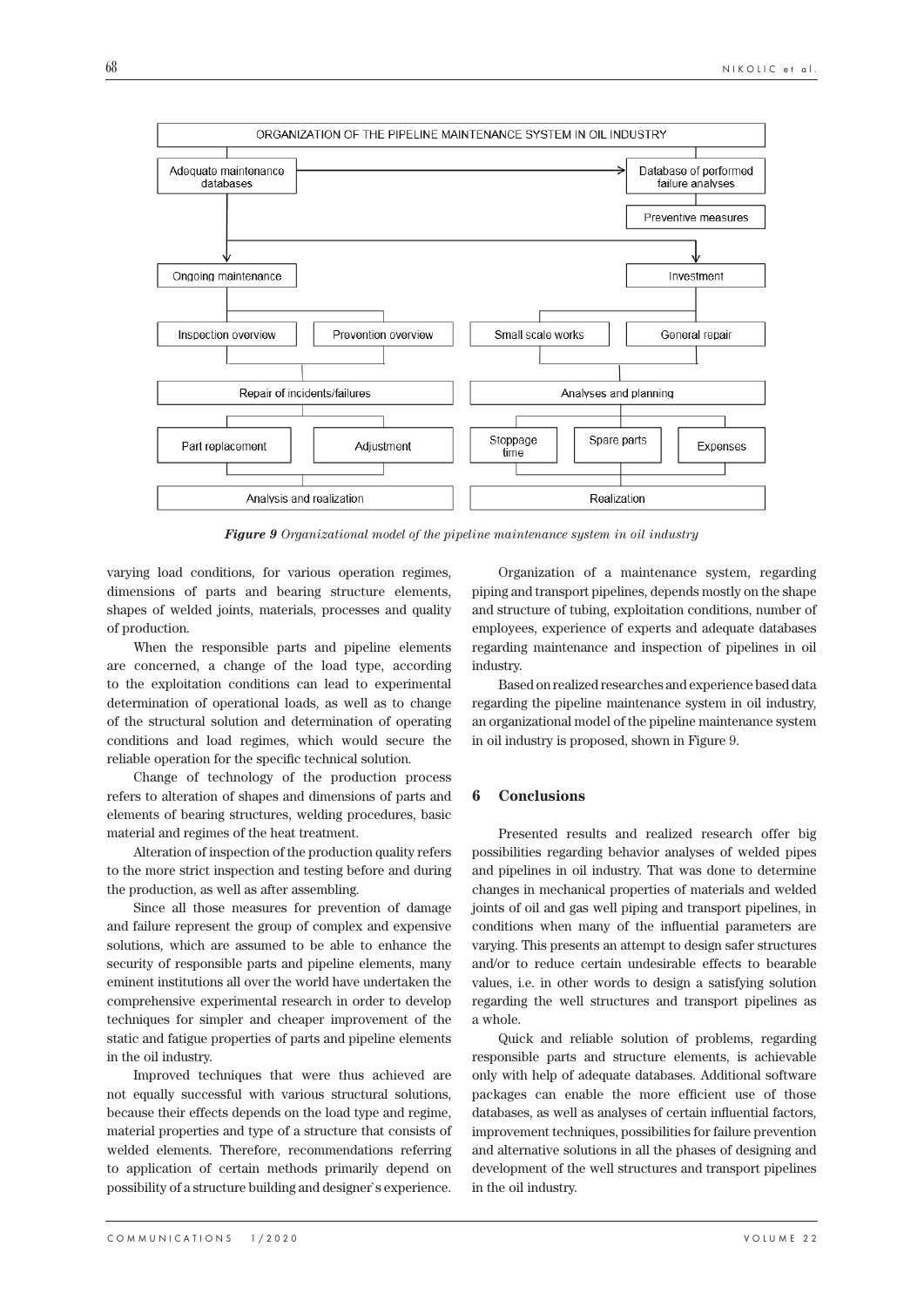*Note: The shorter version of this research was presented at 24th International Seminar "SEMDOK 2019", reference [25].*

#### **Acknowledgement**

This research was partially financially supported by project of Operational Program Research and Innovation:

**References**

- [1] SARKOCEVIC, Z. *Resistance to damage and failure of protective welded pipes in oil wells*. PhD Dissertation. Belgrade: University of Belgrade, 2008.
- [2] API 5CT American Petroleum Institute. *Specification for Casing and Tubing*.
- [3] JONSTA, P., JONSTA, Z., VLCKOVA, I., SOJKA, J. Influence of physical-metallurgical factors on resistance of API carbon steels to sulphide stress cracking. *Communications - Scientific letters of University of Zilina* [online]. 2018, **20**(4), p. 41-46. ISSN 1335-4205, eISSN 2585-7878. Available from: http://komunikacie.uniza.sk/index.php/communications/ article/view/638
- [4] ZHU, X., LIU, B. The reliability-based evaluation of casing collapsing strength and its application in marine gas reservoirs. *Engineering Failure Analysis* [online]. 2018, **85**, p. 1-13. ISSN 1350-6307. Available from: https://doi.org/10.1016/j.engfailanal.2017.12.005
- [5] SARKOCEVIC, Z., ARSIC, M., RAKIN, M., SEDMAK, A. Fabrication of high strength seam welded steel pipes and quality indicator testing. *Structural Integrity and Life* [online]. 2008, **8**(2), p. 81-98. ISSN 1451-3749, eISSN 1820-7863. Available from: http://divk.inovacionicentar.rs/ivk/ivk08/ivk0802-1.html
- [6] SARKOCEVIC, Z., ARSIC, M., MLADENOVIC, M., RAKIN. M., RADAKOVIC, Z. Influence of production defects and pipe damage on oil well reliability and the environment. The 3rd International Scientific Expert Meeting GNP 2010: Civil Engineering - Science and Practice: proceedings. 2010. p. 1337-1342.
- [7] MEDJO, B., RAKIN, M., GUBELJAK, N., MATVIENKO, Y., ARSIC, M., SARKOCEVIC, Z., SEDMAK, A. Failure resistance of drilling rig casing pipes with an axial crack. *Engineering Failure Analysis* [online]. 2015, **58**, p. 429-440. ISSN 1350-6307. Available from: https://doi.org/10.1016/j.engfailanal.2015.05.015
- [8] AMARA, M., BOULEDROUA, O., MELIANI, M. H., MUTHANNA, B. G. N., ABBES, M. T., PLUVINAGE, G. Assessment of pipe for  $\mathrm{CO}_2$  transportation using a constraint modified CTOD failure assessment diagram. *Structural Integrity and Life* [online]. 2018, **18**(2), p. 149-153. ISSN 1451-3749, eISSN 1820-7863. Available from: http://divk.inovacionicentar.rs/ivk/ivk18/ivk1802-9.html
- [9] MILOVANOVIC, A., SEDMAK, A. Integrity assessment of turbine flat cover pipe. *Structural Integrity and Life* [online]. 2018, **18**(3), p. 181-183. ISSN 1451-3749, eISSN 1820-7863. Available from: http://divk.inovacionicentar.rs/ivk/ivk18/ivk1803-4.html
- [10] SHABANI, H., GOUDARZI, N., SHABANI, M. Failure analysis of a natural gas pipeline. *Engineering Failure Analysis* [online]. 2018, **84**, p. 167-184. ISSN 1350-6307. Available from: https://doi.org/10.1016/j.engfailanal.2017.11.003
- [11] RYAKHOVSKIKH, V., BOGDANOV, R. I., IGNATENKO, V. E. Intergranular stress corrosion cracking of steel gas pipelines in weak alkaline soil electrolytes. *Engineering Failure Analysis* [online]. 2018, **94**, p. 87-95. ISSN 1350-6307. Available from: https://doi.org/10.1016/j.engfailanal.2018.07.036
- [12] ASME B31G, American Society of Mechanical Engineers. *Manual for determining the remaining strength of corroded pipelines*. New York, 1991.
- [13] SARKOCEVIC, Z., ARSIC, M., MEDJO, B., KOZAK, D., RAKIN, M,, BURZIC, Z., SEDMAK, A. Damage level estimate of API J55 steel for welded seam casing pipes. *Strojarstvo.* 2009, **51**(4), p. 303-311. ISSN 0562-1887.
- [14] JONSTA, P., VLCKOVA, I., JONSTA, Z., TOMASEK, V., FENCLOVA T. Resistance of high strength steel to stress corrosion cracking depending on external environment pH factor. *Communications - Scientific letters of University of Zilina* [online]. 2018, **20**(3), p. 19-23. ISSN 1335-4205, eISSN 2585-7878. Available from: http://komunikacie.uniza.sk/index.php/communications/article/view/247
- [15] MILOVANOVIC, N., DJORDJEVIC, B., TATIC, U., SEDMAK, S., STRBACKI, S. Low-temperature corrosion damage and repair of boiler bottom panel tubes. *Structural Integrity and Life* [online]. 2017, **17**(2), p. 125-131. ISSN 1451-3749, eISSN 1820-7863. Available from: http://divk.inovacionicentar.rs/ivk/ivk17/ivk1702-6.html

"Research and development activities of the University of Zilina in the Industry of 21st century in the field of materials and nanotechnologies", No. 313011T426, co-funded by the European Regional Development Fund and by the Ministry of Education, Science and Technological Development of Republic of Serbia through grant TR35002.